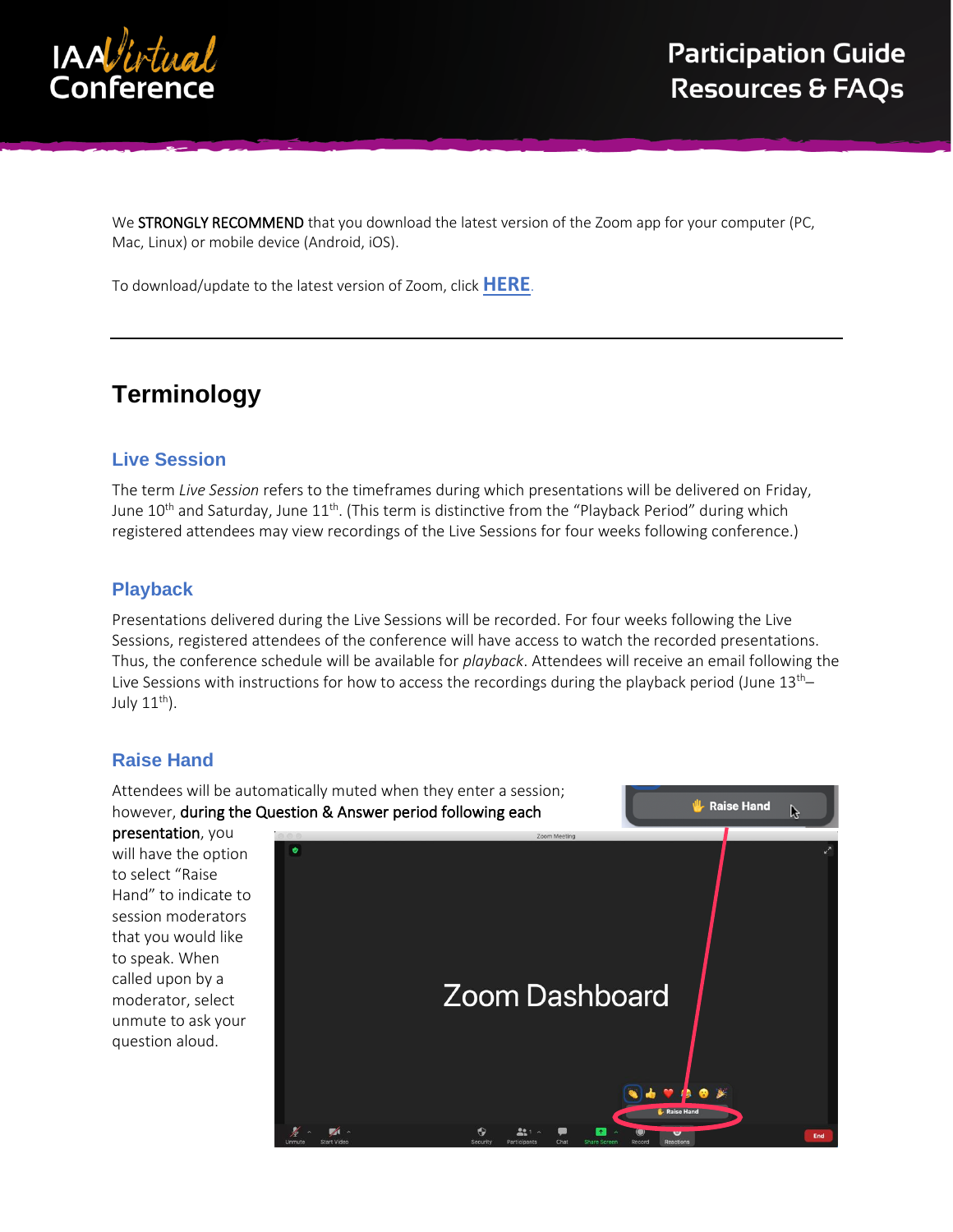

## **Main Session vs. Breakout Rooms**

Keynote and Oral Presentations will be delivered to the full conference audience in a general meeting context referred to as the *Main Session*. When attendees "enter a session", they are entering the *Main Session* along with all other registered attendees.

At the designated time in the schedule for *Roundtable Sessions*, attendees will have the option to enter what Zoom refers to as *Breakout Rooms,* which are smaller, concurrent meetings with limited audience capacity. If attendees choose to leave a Breakout Room, they will be redirected to the Main Session.

## **Roundtable Session (held in** *Breakout Rooms***)**

*Roundtable Sessions* provide an opportunity for discourse and exchange within a smaller group setting. There are 2 Concurrent Roundtable Sessions (scheduled for Saturday, June 11<sup>th</sup> at 11:45 am). During these sessions, "Breakout Rooms" will be designated for two concurrent Discussion Topics.

Attendees will have the option to select which breakout room they would like to enter. Capacity for each breakout room will be limited to 50 attendees, first come-first served. Once a breakout room reaches capacity, attendees will have the option to enter the other breakout room.

Breakout rooms will become available at the scheduled start time of the Roundtable Session. A message will appear in the icon menu at the bottom of the dashboard inviting you to "Join a Breakout Room".



Upon selecting the "Breakout Rooms" icon, attendees will be presented with the option to select the Discussion Topic of their choice. Hover your cursor over the blue attendee count number, then click "Join" to be directed to that room. If you have any problems joining, a staff member will be available to assist you.



More information about Roundtable discussion topics can be found on the conference website: [iaavirtual.com.](http://iaavirtual.com/) Please note: Roundtable sessions will not be recorded/available for playback.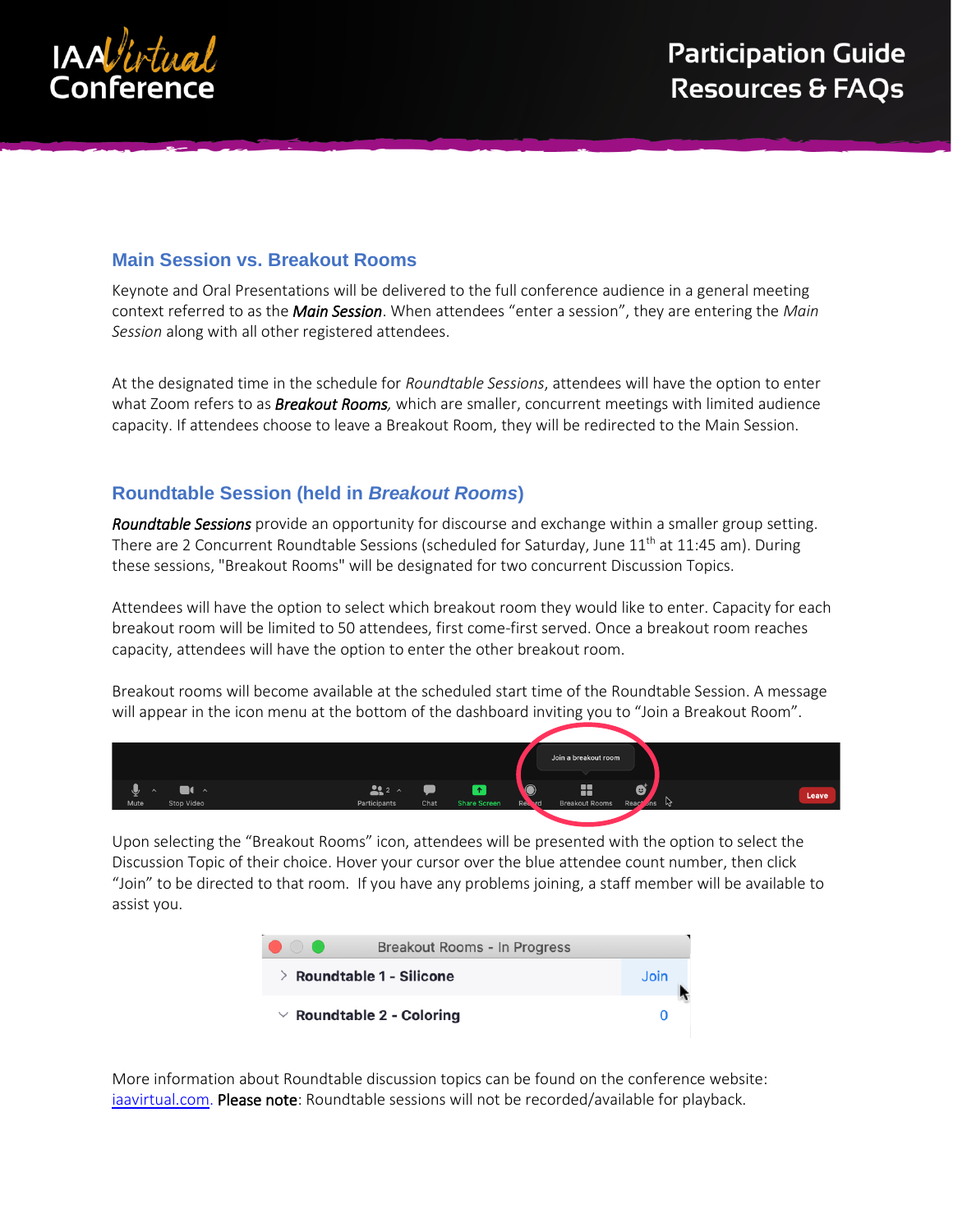

# **General Instruction/FAQs**

## **How do I join the LIVE Session?**

- 1. Visit [iaavirtual.com.](http://iaavirtual.com/)
- 2. Click on "Enter Sessions" from the navigation menu at the top of the webpage.
- 3. The password to enter this area will be e-mailed to all attendees prior to the Conference. You will be prompted to enter the password supplied when you click "Enter Sessions."
- 4. Click the **C**<sub>ENTER</sub> SESSION</sub> button for the session you would like to attend.

Note: The session schedule lists the presentations that willtake place during each session. Multiple presentations may occur in one session. The **Conference Schedule** is split up by breaks, dictating the start and end of a given session.

- 5. "Waiting rooms" will be available 15 minutes prior to the start of each session.
- 6. You will be placed in a waiting room until the session begins at the scheduled time. At that time, you will automatically be directed to the session.
- 7. To join another session at a later time, repeat the steps above.

\* \* \*

## **Can I use a computer, phone, or table to access the audio for the LIVE Sessions? Is one more reliable than the other?**

Attendees are able to use either a computer, tablet, or phone to hear speaker presentations during the live sessions.

If you choose to join via phone, Zoom will provide you with the dial-in information. Note that dial-in access is limited to audio only. You will only be able to view the presentation slides if you join on a computer, smart phone or tablet (using wi-fi internet or mobile data connection).

When you join a session, Zoom will ask whether you prefer to "Join with Computer audio". To optimize your experience, we recommend that you use "Computer Audio" rather than a phone if possible.

If you use a phone to join the sessions, you may not be named properly in the attendee list. Only individuals who have registered for the Conference will appear on the attendee list. Upon trying to enter a session, attendees will automatically be placed in a "virtual waiting room" until the attendee's name is confirmed as registered. If the IAA Host is unable to identify your name in the waiting room, you may not be admitted.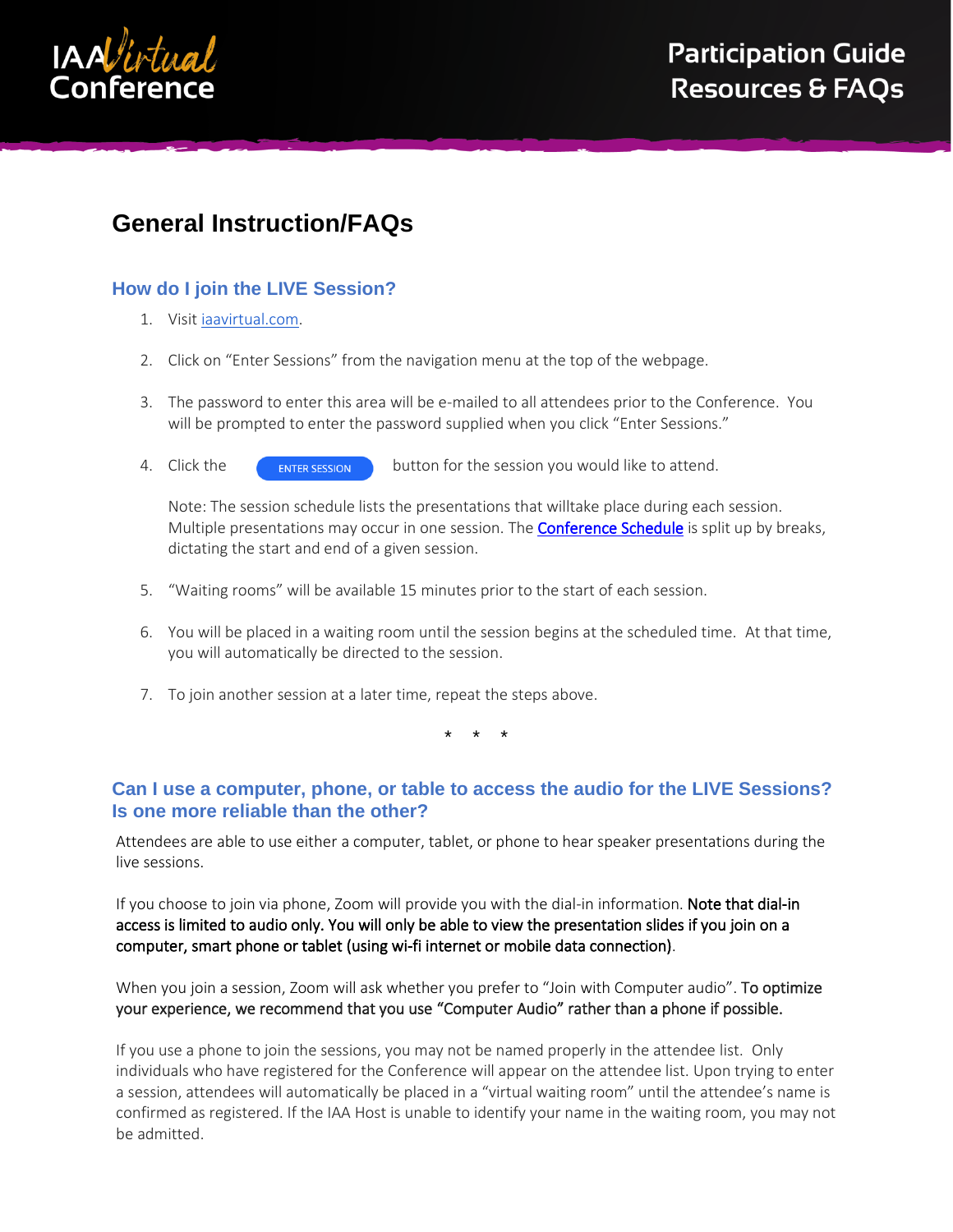

## **What if my Zoom account has a different name from the one I used to register for the conference?**

To rename yourself once you have signed into Zoom:

1. Select *Participants* from the icon menu at the bottom of your Zoom dashboard.

2. Beside your name in the participants list, click the blue "More" button.

Participants



3. Click "Rename." Please include both your first and last name used to register for the conference.

\* \* \*

#### **Can I ask a question?**

Yes. You will be automatically muted when you enter a session; however, you may select "Raise Hand", to indicate to session moderators that you would like to speak during the Question & Answer period following each presentation. The "Raise Hand" feature is accessed by clicking on the "Reactions" icon in the menu section at the bottom of the Zoom meeting dashboard. Session moderators will call on attendees in order. When called upon, you may unmute by clicking the "unmute" button at the bottom left of the screen to ask the question.

**Please Note: We ask that you please be respectful of other attendees and speakers by remaining muted for the entirety of the presentation until called upon to ask a question. IAA reserves the right to block audio of any attendee if inappropriate or disrespectful behavior is observed.**

To *unmute* your microphone so that participants can hear you speak, click on the microphone icon from the bottom left menu at the bottom of your dashboard.



\* \* \*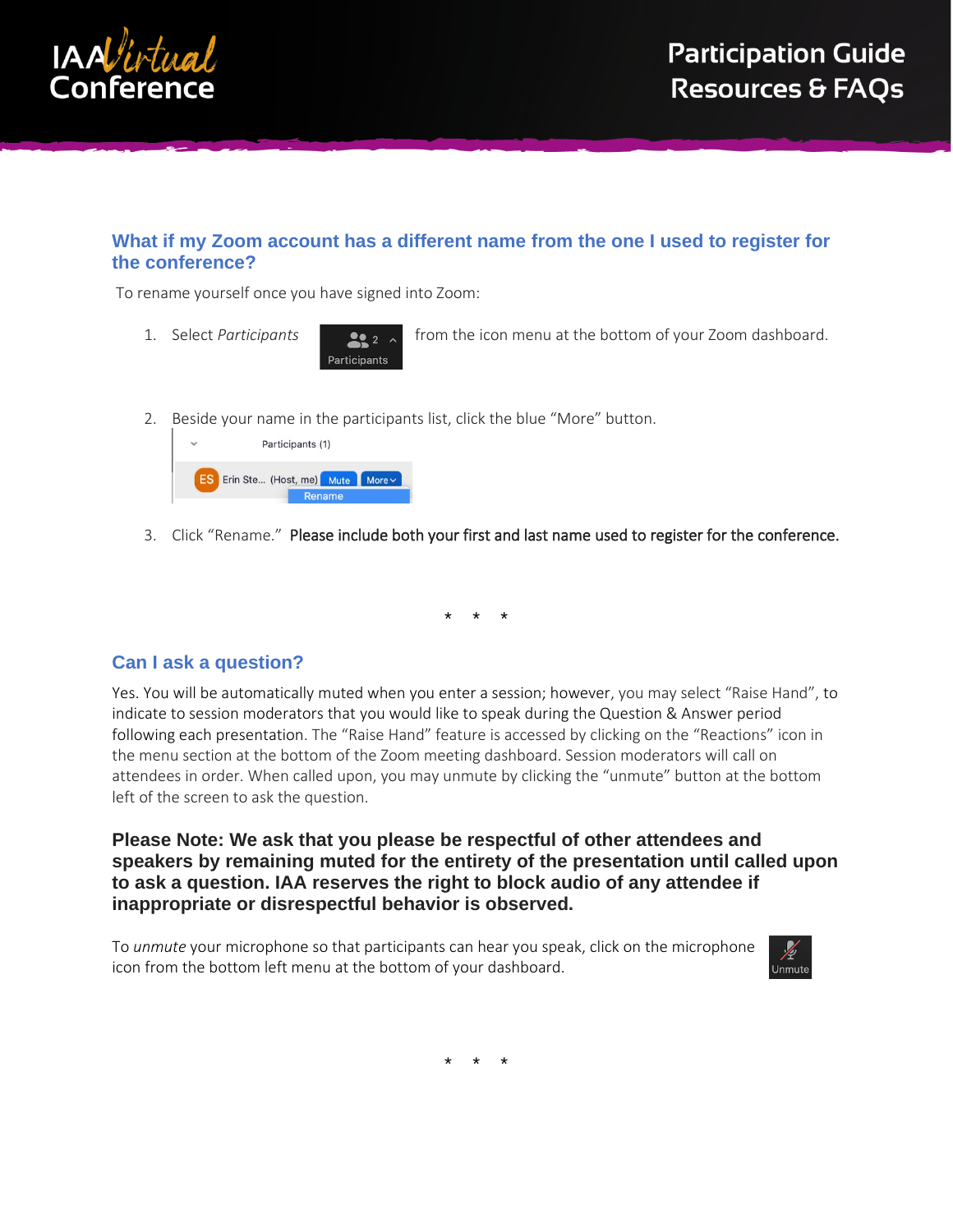

# **Can I share my video (webcam) during the Main Session?**

Yes, attendees may have their video camera (webcam) turned on.

To activate your camera so that participants can see you, click on the video icon  $\overline{\phantom{a}}_{\text{start video}}$  from the bottom left menu at the bottom of your dashboard.



For optimal viewing of presentation slides, we encourage attendees to click "View" at the top right corner of the dashboard once they are enter a session, then select "Side-by-Side" mode so that both the speaker and the presentation appear on the screen. If the speaker is not using a webcam (showing slides only), the "Standard" view will provide the largest display window for presentation slides.



**Please Note: We ask that you please be respectful of other attendees and speakers and BE MINDFUL of what is visible in you video window. IAA reserves the right to block video visibility of any attendee if inappropriate or disrespectful content or behavior is observed.**

\* \* \*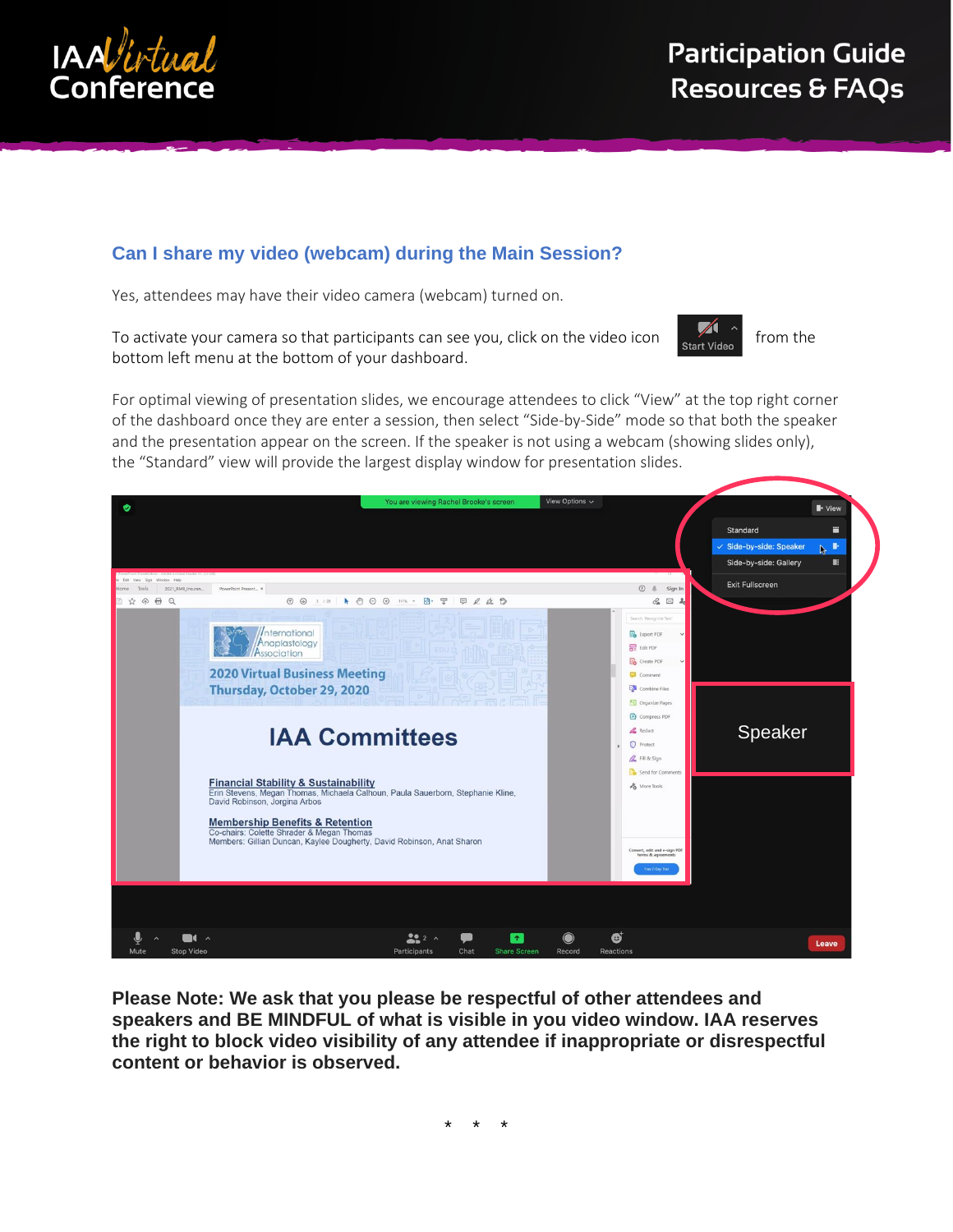

# **If I miss the Live Session, how can I watch the recording?**

Once recordings have been processed and saved, you can access the recordings by following the below instructions.

- 1. Visit [iaavirtual.com.](http://iaavirtual.com/)
- 2. Click on "Enter Sessions" from the navigation menu at the top of the webpage.
- 3. The password to enter this area will be e-mailed to all attendees prior to the Conference. You will be prompted to enter the password supplied when you click "Enter Sessions."
- 4. Click the **C**U ENTER SESSION button for the session you would like to attend.
- 5. You will be prompted to "Log in"
- 6. Once you have logged in, you will be able to access the recordings.

#### **Please allow 24-48 hours from the scheduled lecture time for live sessions to be recorded, processed and posted for playback.**

\* \* \*

#### **What should I do if I have difficulty access a session?**

If you have difficult accessing a session, not to worry! Because all of the sessions will be recorded, you will be able to view the session for four weeks following the Conference using the instructions to access the recorded version (above). You may e-mail [executivedirector@anaplastology.org](mailto:executivedirector@anaplastology.org) if you are having problems during the Conference. However, please note that at times there will be a delayed response as our staff will be in the session assisting the speaker and attendees in the live session. We will do our very best to address your problem as quickly as possible.

\* \* \*

#### **How, where, and when are CEUs reported?**

A link to access the CEU Verification Form will be available on the top menu of the conference website [\(iaavirtual.com\)](https://iaavirtual.com/) once the conference has ended. When you are finished watching all sessions of your choosing, complete and submit the CEU Verification Form. Please do not submit a verification form until you have watched all sessions that you are interested in viewing.

### **This form must be completed by July 12, 2022 in order to receive a certificate of completion.**